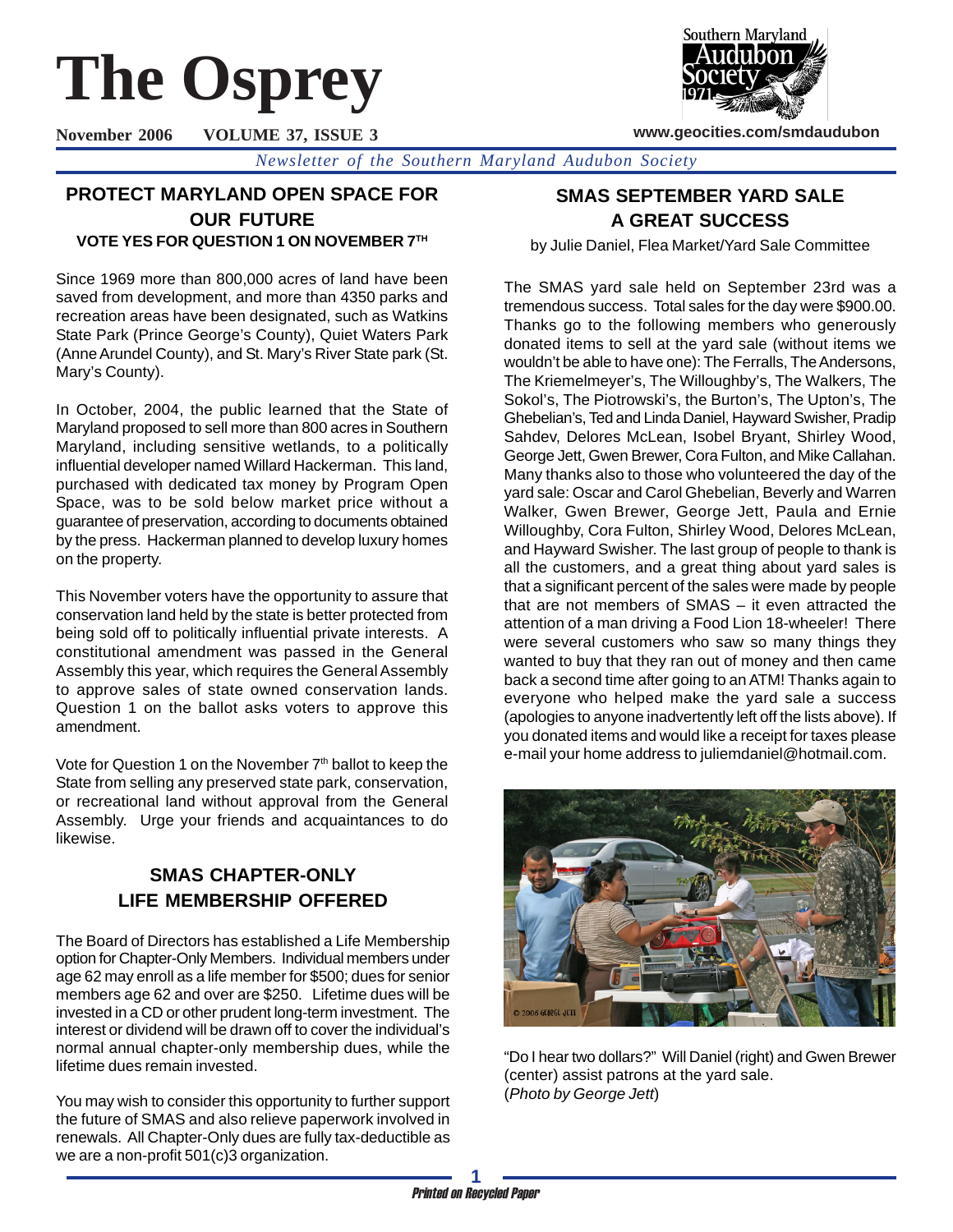# **BIRDING OFF THE COAST OF MAINE IN JUNE**

By Tyler Bell

For those of you keeping score, this was the 11<sup>th</sup> American Birding Association convention (June 19-25, 2006) that my wife, Jane Kostenko, and I have worked since our first one in 1994. Owing to the constraints of field trip bus departures and returns, we are usually not able to venture far from the convention site. This was also true for Bangor. So, with the little time we did have, we were granted two seats on the pelagic trip to Petit Manan Island on June 22.

The Gulf of Maine is well north of the Gulf Stream which diverges from the east coast at Cape Hatteras, NC. The further north you go, the colder the water becomes. The average surface water temperature between Bar Harbor and Petit Manan in June is 45°F. Knowing this in advance allowed us to pack the appropriate outer wear. We warned people who were going on the boat to pack their woolies but some either didn't listen or didn't think we were being truthful. We wore blue jeans, wool socks, t-shirt, sweat shirt, fleece jacket and winter coat, gloves, ski cap and a fleece neck gaiter. And we were still cold!

The Ship, *Friendship V*, is a jet propelled catamaran. This combination of features gives it incredible speed, up to 45 mph, and a strange motion on the ocean. Long-time pelagic attendees became ill while others prone to sea sickness were fine.

We sailed from Bar Harbor and immediately began seeing Black Guillemots. These birds are often quite easy to see from shore and one could even be seen from the stern of the ship while we were still at anchor. As we moved away from the coast, the swells started rocking the boat and weeding people out within 15 minutes of first encounter. Thankfully Jane and I know our limitations and use transdermal scopolamine. That and nibbling frequently on ginger snaps and crackers and drinking water and ginger ale helped keep our food in our stomachs.

The closer to the island, the better the birding became. We began to find tubenoses. First were Wilson's Storm-Petrels. These birds nest near Antarctica and spend the austral winter in the northern hemisphere. Then we began seeing Leach's Storm-Petrels which nest in burrows on nearby islands. These are nocturnal birds so seeing them during daylight is always iffy. Then Greater and Sooty Shearwaters with the occasional Manx Shearwater and Northern Fulmar. It is amazing to watch these birds skimming inches above the water at tremendous speed.

Finally, we arrived at the island. As we slowed for our approach, the water was covered with small groups of Black Guillemots, Razorbills, Common Murres and Atlantic Puffins. The puffins were our target bird. We had caught a less than satisfying look at one on a pelagic trip from Maryland several years ago but now they were at very close range. The island

itself was a cacophony of gulls and terns. Ring-billed, Herring and Great Black-backed Gulls were probably the dominant species but there were hundreds of Common and Arctic Terns wheeling overhead. One of the leaders spotted a pair of Roseate Terns sitting on the shore and with a lot of coaching, most of us got poor looks at them. The ship was having a mechanical issue and couldn't approach the shore as closely as usual which was a great disappointment, especially those who had never seen a Roseate Tern before!

All good things must come to an end so we headed for shore. When we arrived at the dock, another group of whale watching tourists was lined up to board. They were mostly wearing shorts and t-shirts. It was quite interesting to see their jaws drop when they saw us leaving dressed in full arctic wear. I suspect they mostly stayed in the cabin wishing for the trip to end!

## **REPORTS FROM THE FIELD**

**Chapman State Park, Sept. 16, by Carol Ghebelian** The light was low over historic Mount Aventine and the Potomac River as our group of 10 birders began our field trip on Sept. 16 at Chapman State Park. It was not a good day for migrant fallouts and other birds were hunkered down, but nonetheless our expert leader, Gwen Brewer, found about 40 species of birds during the morning walk. Common Yellowthroat, Scarlet Tanager, Indigo Buntings, Red-shouldered Hawk, and resident birds were tallied in the parking lot. The park supports a high population of breeding Wood Thrushes, and several lingerers or migrants greeted us as we began the road to the river. The river yielded Double-crested Cormorants, Canada Geese, Wood Duck, Ring-billed and Great Black-backed Gulls, Forster's Terns, Osprey, Great Blue Heron, and Belted Kingfisher. At least 2 mature and 2 immature Bald Eagles and both vultures were seen throughout the day. Heading for the marsh walking path we encountered a host of gnats, but enjoyed watching a Ruby-throated Hummingbird hawking for the critters, and 2 Yellow-bellied Flycatchers taking advantage of the easy meal. The marsh was quiet but we boosted our species of resident birds and added American Redstart, Acadian Flycatcher, Eastern Wood-Pewee, and Red-eyed Vireo. Malingering at the shoreline with his camera, George Jett lost us when we left the river and ended up in the Chapman Family Cemetery! Very much still alive, however, he phoned in a Yellow-billed Cuckoo and Scarlet Tanager. We retraced our steps to the manor house and enjoyed the spectacular Potomac view from Mount Aventine. Co-leader Carol Ghebelian produced a loaf of Cora Fulton's famous banana bread baked especially for the group. She even carries out her tradition *in absentia*! Back at the parking lot we were working the forest edge and had just added a Black and White Warbler when *Maryland Independent's* photographer, Gary Smith, caught up with us to take our photograph. This was a follow-up to the reporter who attended the Sept.  $6<sup>th</sup>$  monthly meeting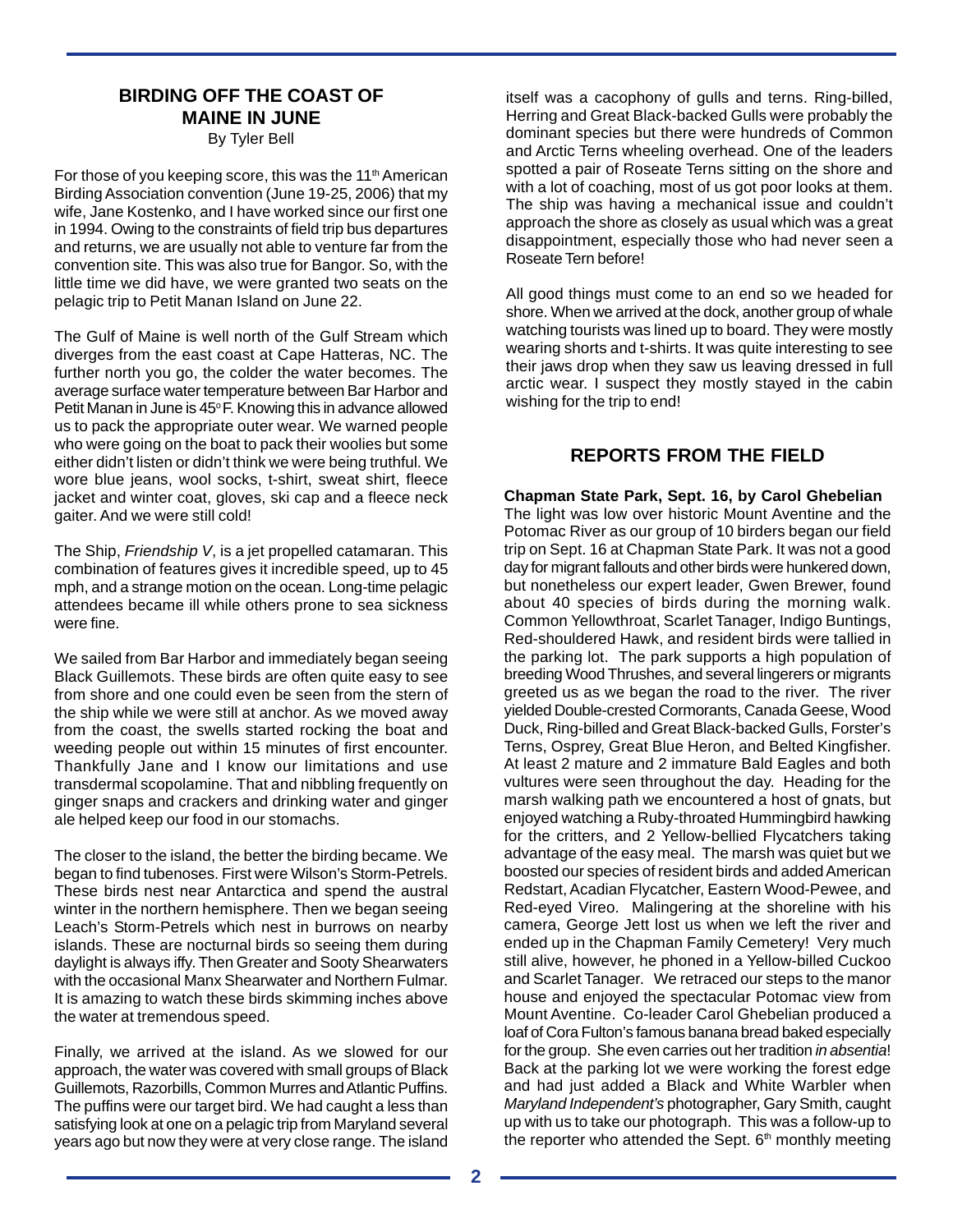and is writing at feature article on birding in southern Maryland to appear in October. Gary and George Jett (*in absentia*) finished the banana bread! As a drizzle began we headed for our cars with thanks to Gwen and to the 2 guests she brought from MOS and Audubon DC. The park is beautiful in all seasons and always open on a walk-in basis.

**Sabine's Gull at Conowingo Dam October 1, by Tyler Bell and Jane Kostenko** On Sunday morning, October 1, Jane asked if we should check email, so we booted up the 'puter. Jane receives a digest form of the Maryland bird discussion list, MDOsprey, and buried in the Saturday digest was a post about the Sabine's Gull being seen again at Conowingo Dam. Grabbing our copy of the "Field List of the Birds of Maryland" (known as the Yellow Book) by Iliff, Ringler and Stasz , we noticed that there had been one previous Sabine's Gull seen in Anne Arundel County and on several past pelagic trips but that it was still extremely rare in Maryland. So, we chucked our work responsibilities around the house and yard, loaded up optics and munchies, and headed north.

For those not familiar with Conowingo Dam, it is located on the Susquehanna River just north of Havre de Grace and just south of the Pennsylvania border. It has now hosted 17 species of gulls. Jane and I have been fortunate to see several rare gulls there.

When we arrived at 12:30 p.m., we were disappointed to hear that the gull had been seen at 8:30 that morning but not since. There was a nice crowd of Maryland's top listers and other birders so there was lots of talk of rare birds that people had seen over the years. People had started to spread out when a woman drove up around 2:30 pm and said that some people down river from our location had just seen the gull. We all moved en masse only to find the bird had landed somewhere. Then someone found it on a rock in the middle of the river. Being an immature bird, it looked very similar in coloration to the rock it was perched on and blended in so well it was easy to overlook. The gull sat still and on a couple of occasions flexed its wings to show the characteristic white triangular wing patch. You could tell when this happened as there was a chorus of "oohs" and "aahs" from the assembled birders. Then the bird took off and flew directly over the gathered crowd, then downstream and out of sight. Just about that time it started to rain so we took it as a sign to head to our cars. Soon after we got into the car it cut loose in a torrent putting a decisive end to our field trip! (The gull did make another appearance later that same day for the birders who arrived after the bird flew over us, but not in the following days.)

One thing we noticed was that the large group of birders made for some curiosity among other human visitors to the

Continued on page 4

## **FOSTER PARENTS NEEDED**



**Southern Maryland Audubon Society sponsors the banding of nestling birds of prey, or raptors, with serially numbered aluminum bands in cooperation with the Bird Banding Laboratory of the U. S. Department of the Interior, as part of our bird research and conservation activities in Southern Maryland. Limited numbers of Osprey and Barn**

**Owl nestlings become available each year for adoption. The gift of \$10 for an Osprey adoption, or of \$25 for a Barn Owl adoption, contributes to a special fund for the support of raptor research and raptor conservation projects. The foster parent receives:**

- A certificate of adoption with the number of the U. S. Department of the Interior band, and the location and date of the banding.
- Information on the ecology and migration patterns of the species, photo of a fledgling, and any other information on whereabouts or fate of the bird that may be available.

Interested? Here's how to become a foster parent of an Osprey or a Barn Owl. Send \$10.00 for each Osprey, or \$25 for each Barn Owl to:

**Southern Maryland Audubon Society ATTN: Adoption Program 11350 Budds Creek Rd. Charlotte Hall, Maryland 20622**



| <b>ADOPT A RAPTOR</b>                                                       |
|-----------------------------------------------------------------------------|
| Name:                                                                       |
| Address:                                                                    |
|                                                                             |
|                                                                             |
| I wish to adopt (check one):                                                |
| ____ (number of) Osprey, \$10.00 each<br>(number of) Barn Owl, \$25.00 each |
| <b>Amount Enclosed:</b>                                                     |
| (Make checks payable to:<br><b>Southern Maryland Audubon Society)</b>       |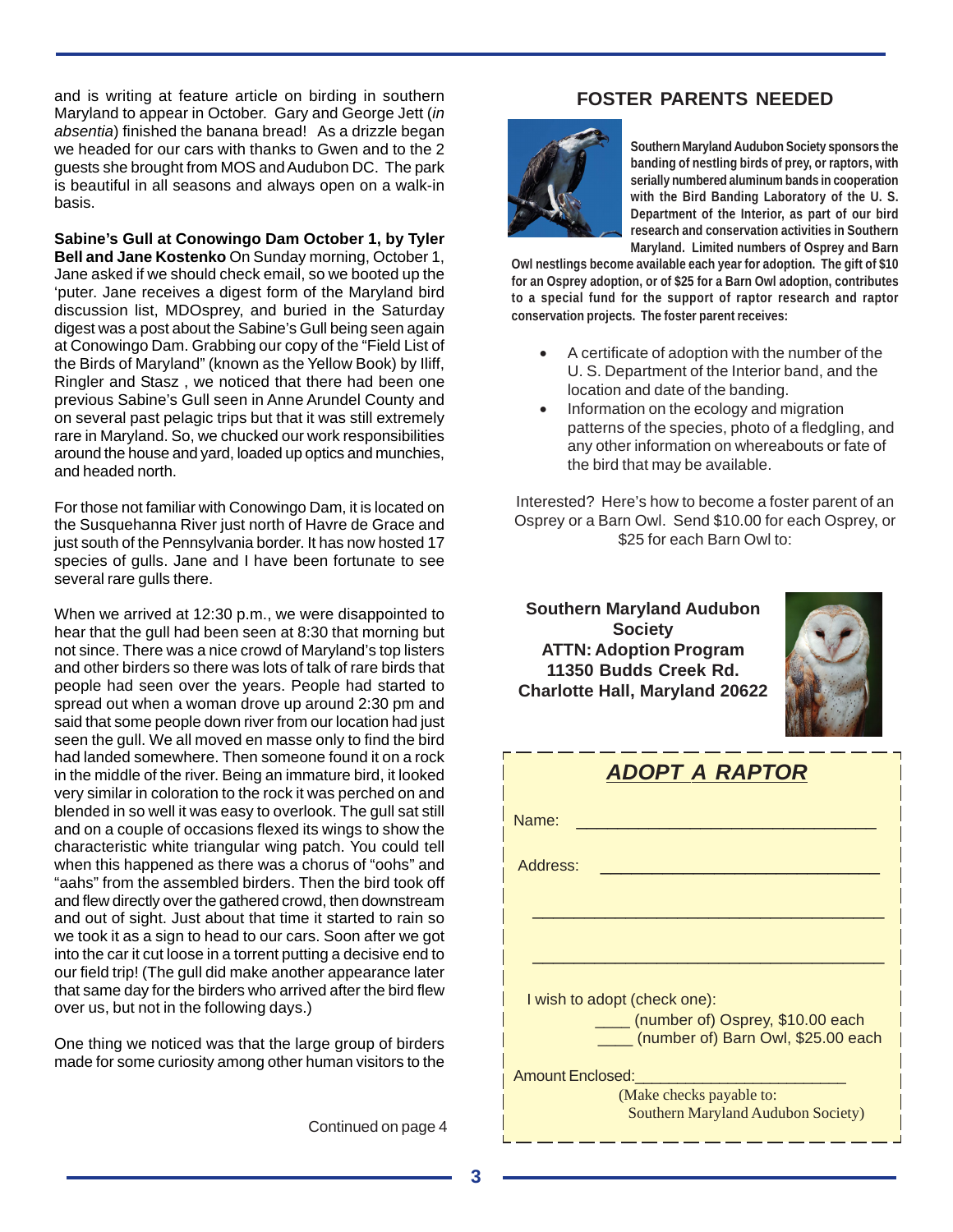dam. We talked with several folks who asked what we were looking for. Whipping out a field guide with a color photo and the bird's range map went a long way toward impressing people. One of the most unlikely sets of folks we talked with was a couple of bikers in full leather-riding outfits. They had run over the dam to see what birds were hanging around and found all of us instead. We invited them to look at the gull (still resting on the rock at this point) through our scope. They surprised us by pulling out a pair of small binoculars of their own! We spent a good while with these two, talking about the gull, its rarity status in Maryland, what other birds are around the dam, and about various kinds of optics. The rain put an end to our public relations efforts, but it just goes to show you that we shouldn't judge someone else's interest by the motorcycle they drive!

## **JUDGE HALTS DRILLING NEAR TESHEKPUK LAKE IN AUDUBON LEGAL VICTORY**

Statement of Betsy Loyless, Senior Vice President, National Audubon Society

**Washington, DC, September 26, 2006 –** "By canceling a massive oil lease sale a federal court sent a decisive message to the Bush Administration that it must obey environmental laws. The court's decision gives a reprieve to some of the most sensitive habitat in Alaska, particularly the invaluable wetlands around Teshekpuk Lake."

#### MORE INFORMATION

 A US District Court Judge yesterday issued a ruling in the case, National Audubon Society v. Kempthorne, stopping a proposed oil lease sale opening nine million acres for drilling including near Alaska's Teshekpuk Lake. Interior had scheduled the lease sale for September 27.

Audubon, the lead plaintiff in the case, and its members campaigned for months to implore the Interior Department to consider irreparable environmental damage that would be caused in vital caribou and bird habitat.

# **AUDUBON HOPEFUL THAT EVIDENCE OF IVORY-BILLED WOODPECKERS IN FLORIDA WILL LEAD TO CONFIRMATION**

**New York, NY, September 26, 2006 –** National Audubon Society today joins other conservationists around the globe in hoping that evidence compiled in the Florida panhandle will lead to the confirmation of an Ivory-billed Woodpecker population.

The sightings have been reported by an Auburn University research team, led by Professor Geoff Hill, Ph.D.

"It would be wonderful to confirm that a viable population of Ivory-billed Woodpeckers exists, and we hope the search by the Auburn research team will lead to that," says Greg Butcher, Director of Bird Conservation for the National Audubon Society. "This announcement is a reminder of why it is so essential that we protect bottomland forests, wetlands and coastal habitats across the Southeast, and these new sightings should reinvigorate efforts to find the bird in other portions of its historic range."

The evidence was published today in *Avian Conservation and Ecology* (http://www.ace-eco.org/).

Recent sightings of the Ivory-billed Woodpecker in eastern Arkansas were announced in 2005 by the Cornell Lab of Ornithology, The Nature Conservancy, the U.S. Fish and Wildlife Service, and the Arkansas Department of Fish and Game. The National Audubon Society and its state field office in Arkansas assisted in the search to confirm the bird's existence, hiring a Volunteer Coordinator who supervised and trained volunteers to search for the bird, use equipment, and collect data. While search efforts in the Big Woods of Arkansas concluded without definitive visual documentation of the bird, it did reveal the critical importance of the preservation and protection of the floodplain forests of the Southeast, which are vital habitat for many bird species.

Continued on page 5

|               | <b>HELP SMAS PROVIDE BINOCULARS</b><br>FOR SCHOOL AND YOUTH ENVIRONMENTAL EDUCATION PROGRAMS<br><b>DONATION FOR BINOCULAR FUND</b> |  |
|---------------|------------------------------------------------------------------------------------------------------------------------------------|--|
| Your name:    | <b>Amount donated \$</b>                                                                                                           |  |
| Your address: |                                                                                                                                    |  |
|               | Mail to: Southern Maryland Audubon Society, P.O. Box 181, Bryans Road, Maryland 20616                                              |  |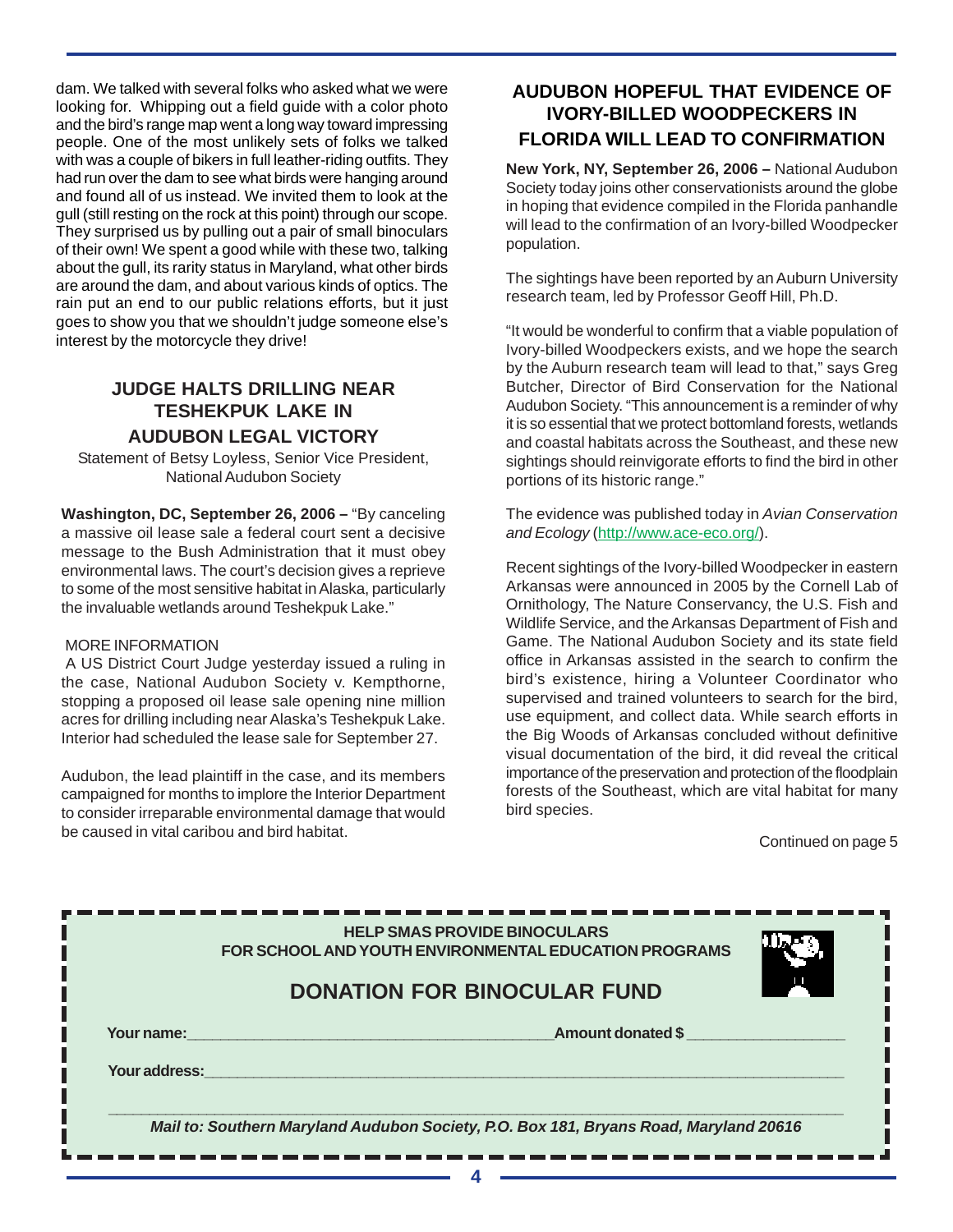Prior to the 2005 announcement, the last accepted sightings of an Ivory-billed Woodpecker were in Cuba in 1987 and 1988, and the last fully documented United States sighting occurred in Louisiana in 1944. The last report of the Ivorybilled Woodpecker in Audubon's Christmas Bird Count (CBC) database were two birds that were seen in the Singer Tract in Louisiana during the 38<sup>th</sup> CBC in 1937. Other sightings were reported earlier in the 1930s.

A large, approximately 20-inch bird, the Ivory-billed Woodpecker is dependent on old-growth forests of very large trees, such as cypress, for its habitat. Destruction and fragmentation of virgin bottomland forests throughout the southern United States, including floodplain forests along the Mississippi River and its tributaries, led to its decline and eventually to its believed extinction.

To learn more about the Ivory-billed Woodpecker, go to http://www.audubon.org/bird/ivory/challenges.php.



## **WELCOME, NEW MEMBERS!**

Anita Baines, Lexington Park George Bradford ,Lexington Park Jubel Davis, Temple Hills Constance Dunkerson, North Beach Suzanne Edwards, Solomons Pamela Ensminger, Lexington Park James G. Howcroft, Clinton Fred Johnson, Lexington Park Donald Loveless, Prince Frederick McKitrick Family, Oxon Hill Thomas McManus, Waldorf Elaine Moses, Waldorf Nancy Mountford, Lusby Bernetta Newcastle, Fort Washington Lorraine Rhine, Hollywood Ray Sabella, California W. Stanton, Accokeek Linda Vacherese, Accokeek David Waring, Leonardtown Welsh Family, Port Tobacco

#### ○○○○○○○○○○○○○○○○○○○○○○○○○○○○○○○○○○○○○○○○○○○○○ ○○○○○○○○○○○○○○○○○○○○○○○ **NEW OR RENEWAL MEMBERSHIP APPLICATION**

- Please enroll me as a member of the Audubon Family and the Southern Maryland Audubon Society. I will receive the chapter newsletter, *The Osprey*, and all my dues will support environmental efforts in Southern Maryland.
- Please enroll me as a member of the National Audubon Society at the Introductory Offer, or renew my National membership. My membership will also include membership in the Southern Maryland Audubon Society. I will receive National's *Audubon* Magazine, the chapter newsletter, *The Osprey*, and support national and local environmental causes. A fraction of my dues will be returned to the local chapter.

|                                                                                                             | $State$ $Zip$                                                                            |  |  |
|-------------------------------------------------------------------------------------------------------------|------------------------------------------------------------------------------------------|--|--|
| <b>Chapter-Only Dues</b> (new/renewal)<br>Make check payable to<br><b>Southern Maryland Audubon Society</b> |                                                                                          |  |  |
|                                                                                                             | $\Box$ Individual/Family __1yr \$20 __2yr \$38 __3yr \$56                                |  |  |
|                                                                                                             | $\Box$ Senior/Student 1 yr \$15 2 yr \$28 3 yr \$42                                      |  |  |
|                                                                                                             | $\Box$ Individual Lifetime Membership $\_\_\_\$ \$500<br>Senior (0ver 62) ________ \$250 |  |  |

**Mail to: Southern Maryland Audubon Society Attn: Membership P.O.Box 181 Bryans Road, MD 20616**

#### **National Dues, Make check payable to National Audubon Society**

- Introductory Offer 1 year \$20 **Introductory Offer** – 2 year  $$30$  $\Box$  Senior/Student \$15
- **a** Renewal Rate \$35